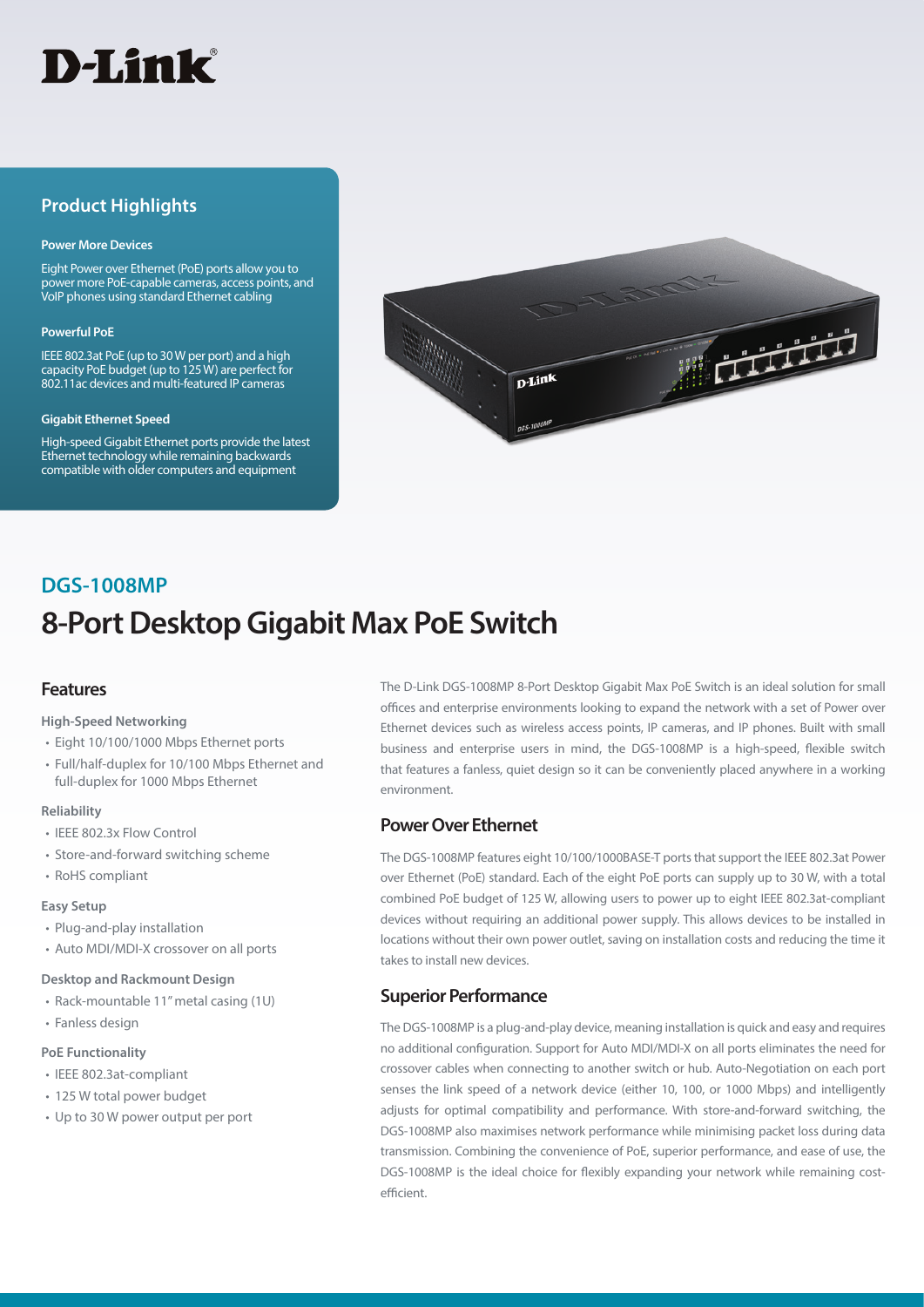

## **DGS-1008MP 8-Port Desktop Gigabit Max PoE Switch**

## **Compact and Silent Design**

The DGS-1008MP has a compact 11" design, so that it can be deployed in any accessible location on the work floor, allowing you to power a set of PoE-powered devices while avoiding additional cable clutter. Alternatively, the standardised 1U-sized housing means the switch can also be mounted in a standard 19" rack and be integrated into the server infrastructure. The DGS-1008MP is furthermore built around a fanless design. This makes the switch suitable to be used closer to, or in populated areas where it works efficiently while guaranteeing a quiet working environment.

## **Green Technology**

The DGS-1008MP supports IEEE 802.3az Energy-Efficient Ethernet (EEE), reducing the power consumption of the switch when network utilisation is low and minimising operating costs during periods of inactivity. By using EEE-compliant devices with the DGS-1008MP, organisations can noticeably reduce power consumption by having the switch automatically put ports into sleep mode when they are not being used.



**Example Application Diagram**

### **Technical Specifications**

| General                             |                                                                                                                                                               |                                                                                                |                                                                                                            |
|-------------------------------------|---------------------------------------------------------------------------------------------------------------------------------------------------------------|------------------------------------------------------------------------------------------------|------------------------------------------------------------------------------------------------------------|
| Hardware Version                    | $-B1$                                                                                                                                                         |                                                                                                |                                                                                                            |
| Size                                | · 11-inch desktop/rackmount size, 1U height                                                                                                                   |                                                                                                |                                                                                                            |
| Number of Ports                     | • 8 x 10/100/1000 Mbps ports                                                                                                                                  |                                                                                                |                                                                                                            |
| Port Standards & Functions          | • IFFF 802.3i 10BASF-T Fthernet<br>· IEEE 802.3u 100BASE-TX Fast Ethernet<br>· IEEE 802.3ab 1000BASE-T Gigabit Ethernet<br>• IEEE 802.3at Power over Ethernet | • IEEE 802.3x Flow Control                                                                     | • IEEE 802.3az Energy-Efficient Ethernet<br>• ANSI/IEEE 802.3 NWay auto-negotiation                        |
| <b>Switching Capacity</b>           | • 16 Gbps switching fabric                                                                                                                                    |                                                                                                |                                                                                                            |
| Media Interface Exchange            | • Auto MDI/MDI-X                                                                                                                                              |                                                                                                |                                                                                                            |
| <b>Transmission Method</b>          | • Store-and-forward                                                                                                                                           |                                                                                                |                                                                                                            |
| <b>MAC Address Table</b>            | • 4K entries per device                                                                                                                                       |                                                                                                |                                                                                                            |
| Packet Buffer Memory                | • 192 KB per device                                                                                                                                           |                                                                                                |                                                                                                            |
| Packet Filtering / Forwarding Rates | • Fthernet<br>• 14,880 pps per port                                                                                                                           | • Fast Ethernet<br>$\cdot$ 148,800 pps per port                                                | • Gigabit Ethernet<br>$\cdot$ 1,488,000 pps per port                                                       |
| Data Transfer Rates                 | • Fthernet<br>• 10 Mbps (half-duplex)<br>• 20 Mbps (full-duplex)                                                                                              | • Fast Ethernet<br>• 100 Mbps (half-duplex)<br>• 200 Mbps (full-duplex)                        | • Gigabit Ethernet<br>• 2000 Mbps (full-duplex)                                                            |
| Network Cables                      | • 10BASE-T:<br>• UTP Cat 3/4/5/5e (100 m max.)<br>• EIA/TIA-586 100-ohm STP (100 m<br>max.)                                                                   | $\cdot$ 100BASE-TX<br>• UTP Cat 5/5e (100 m max.)<br>• EIA/TIA-568 100-ohm STP (100 m<br>max.) | • 1000BASE-T<br>• UTP Cat 5/5e (100 m max.)<br>• EIA/TIA-568 100-ohm STP<br>$(100 \text{ m} \text{ max.})$ |